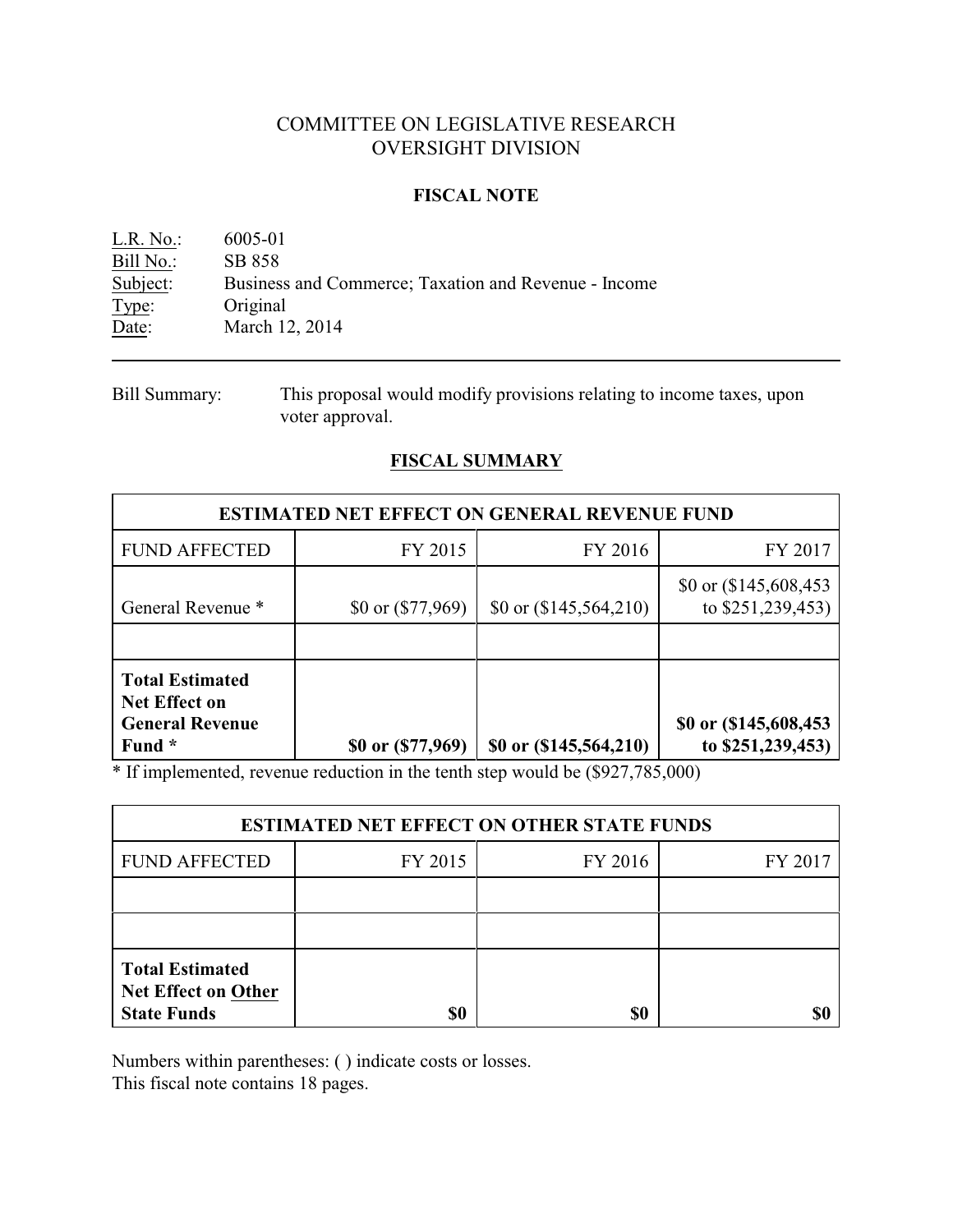| <b>ESTIMATED NET EFFECT ON FEDERAL FUNDS</b>                                      |         |         |         |  |  |
|-----------------------------------------------------------------------------------|---------|---------|---------|--|--|
| <b>FUND AFFECTED</b>                                                              | FY 2015 | FY 2016 | FY 2017 |  |  |
|                                                                                   |         |         |         |  |  |
|                                                                                   |         |         |         |  |  |
| <b>Total Estimated</b><br>Net Effect on All<br><b>Federal Funds</b><br>\$0<br>\$0 |         |         |         |  |  |

| <b>ESTIMATED NET EFFECT ON FULL TIME EQUIVALENT (FTE)</b>    |         |                |            |  |  |
|--------------------------------------------------------------|---------|----------------|------------|--|--|
| <b>FUND AFFECTED</b>                                         | FY 2015 | FY 2016        | FY 2017    |  |  |
| General Revenue                                              |         | $0$ or $4$ FTE | 0 or 4 FTE |  |  |
|                                                              |         |                |            |  |  |
| <b>Total Estimated</b><br><b>Net Effect on</b><br><b>FTE</b> |         | 0 or 4 FTE     | 0 or 4 FTE |  |  |

 $\boxtimes$  Estimated Total Net Effect on All funds expected to exceed \$100,000 savings or (cost).

 $\Box$  Estimated Net Effect on General Revenue Fund expected to exceed \$100,000 (cost).

| <b>ESTIMATED NET EFFECT ON LOCAL FUNDS</b>   |  |  |  |  |  |
|----------------------------------------------|--|--|--|--|--|
| FUND AFFECTED<br>FY 2016<br>FY 2015<br>FY 20 |  |  |  |  |  |
| \$0<br>\$0<br>\$(<br><b>Local Government</b> |  |  |  |  |  |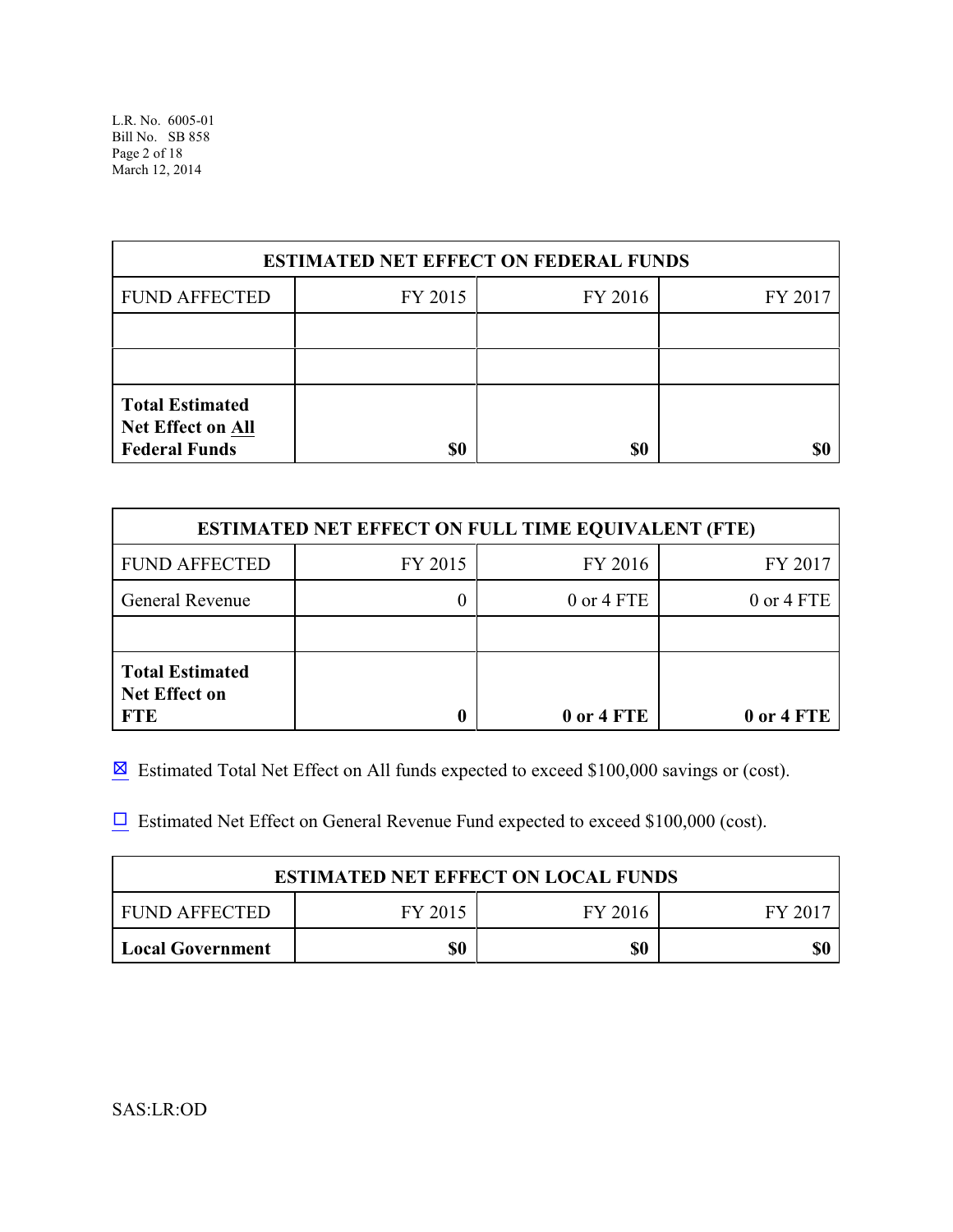L.R. No. 6005-01 Bill No. SB 858 Page 3 of 18 March 12, 2014

# **FISCAL ANALYSIS**

## ASSUMPTION

This proposal would make several changes in current Missouri income tax provisions.

#### Sections 143.011, 143.022, and 143.151, RSMo - Personal Income Tax Changes:

Changes to Section 143.011, RSMo, would gradually reduce the maximum individual income tax rate. Beginning January 1, 2015, the Director of the Department of Revenue would be required to adjust the tax tables by rule each year in which the amount of net general revenue collected in the previous fiscal year exceeds the highest amount of net general revenue collected in any of the three fiscal years prior to such fiscal year by at least one hundred million dollars.

Each reduction in the maximum tax rate would be one-tenth of a percent, and no more than one reduction could be made in a calendar year. The reductions would take effect on January first of a calendar year and would continue in effect until the next reduction occurs. The reductions would only apply to tax years that begin on or after a modification takes effect. The maximum individual tax rate could not be reduced below five percent.

Section 143.022, RSMo, would provide a deduction of a percentage of the amount of business income reported by individuals from proprietorships, partnerships, and small corporations. Beginning January 1, 2015, there would be a ten percent deduction, provided the amount of net general revenue collected in the previous fiscal year exceeds the highest amount of net general revenue collected in any of the three fiscal years prior to such fiscal year by at least one hundred million dollars. An additional deduction would take effect each year in which the required increase in net general revenue collections was met, and the deduction would be increased by ten percent each year until the maximum deduction of fifty percent of reported business income takes effect.

Changes to Section 143.151, RSMo, would allow an individual filer with Missouri adjusted gross income under twenty thousand dollars to take an additional deduction of one thousand dollars; an additional deduction would be allowed a spouse if the spouse also had Missouri adjusted gross income less than twenty thousand dollars.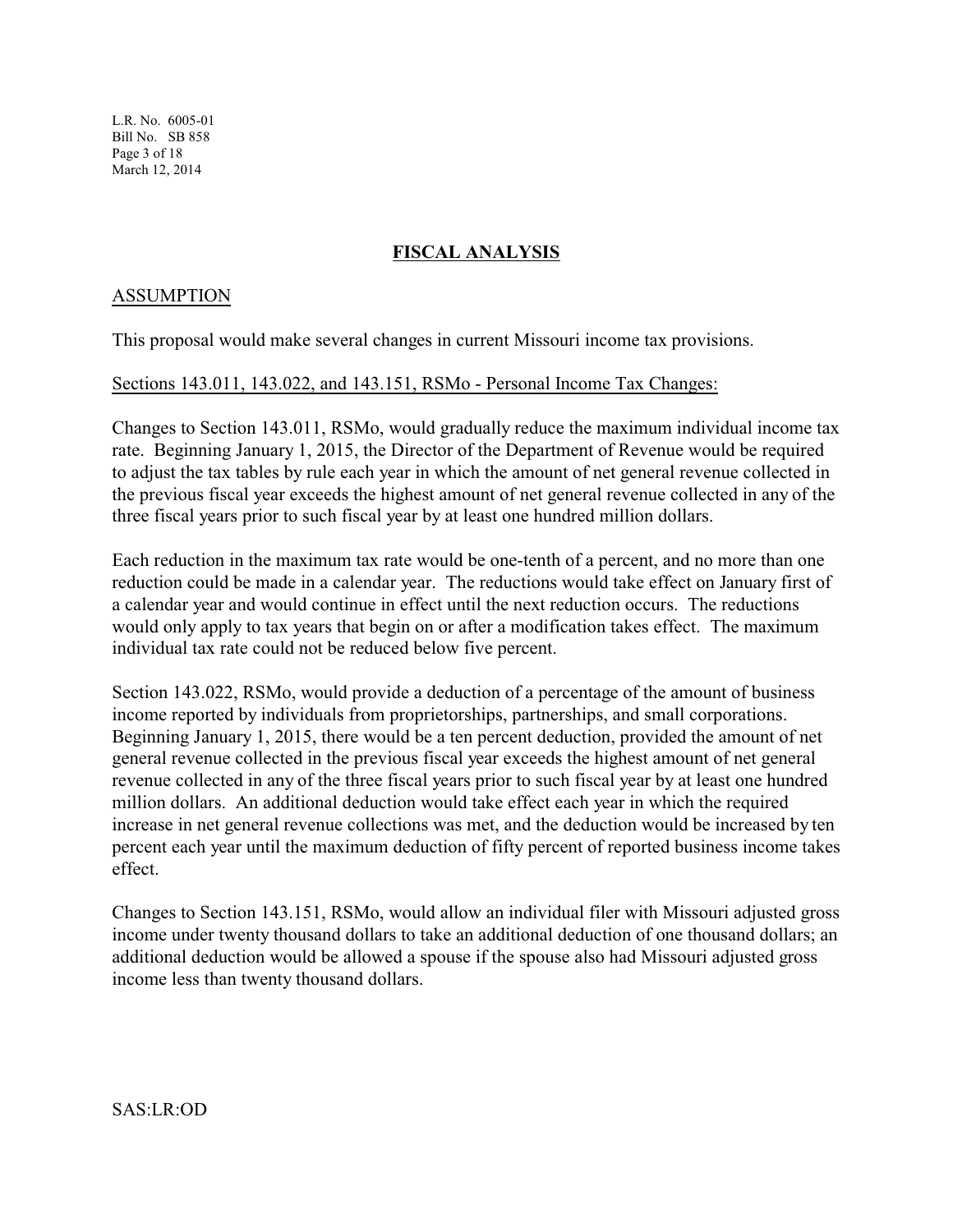L.R. No. 6005-01 Bill No. SB 858 Page 4 of 18 March 12, 2014

# ASSUMPTION (continued)

Officials from the **Office of Administration - Division of Budget and Planning (BAP)** assume this proposal would not result in any additional costs or savings to their organization.

BAP officials assume this proposal would impact the calculation under Article X, Section 18(e).

BAP officials noted this proposal would make numerous changes to current income tax provisions. Since several of the changes impact the individual income tax, the combined impact of the changes may differ from the sum of the estimates below.

## Individual Income Tax Rate

This proposal would reduce the top marginal individual income tax rate from 6.0% to 5.0%, in a series of incremental 0.1% steps. Each reduction would be based on previous year's collections, beginning January 1, 2015. Based on 2011 data, BAP officials estimated that each 0.1% reduction in the rate would reduce Total State Revenues by at least \$68.8 million, depending on the current rate in effect. If the first reduction occurs for 2015, taxpayers would adjust withholdings and declarations beginning in January 2015. BAP officials assume this proposal could reduce Total State Revenues in FY 2015 by an estimated \$24.8 million.

When fully phased-in, the proposal would reduce Total State Revenues by an estimated \$698.6 million.

## Personal Business Income Subtraction

This proposal would allow an exclusion for up to 50% of business income from taxable income, in a series of incremental 10% steps. Based on 2011 data, BAP officials estimated the first 10% reduction would reduce Total State Revenues by \$40.0 million. If the first reduction occurs for 2015, taxpayers would adjust withholdings and declarations beginning in January 2015. This proposal could reduce Total State Revenues in FY 2015 by an estimated \$14.4 million.

When fully phased-in, the proposal would reduce Total State Revenues by an estimated \$197.8 million.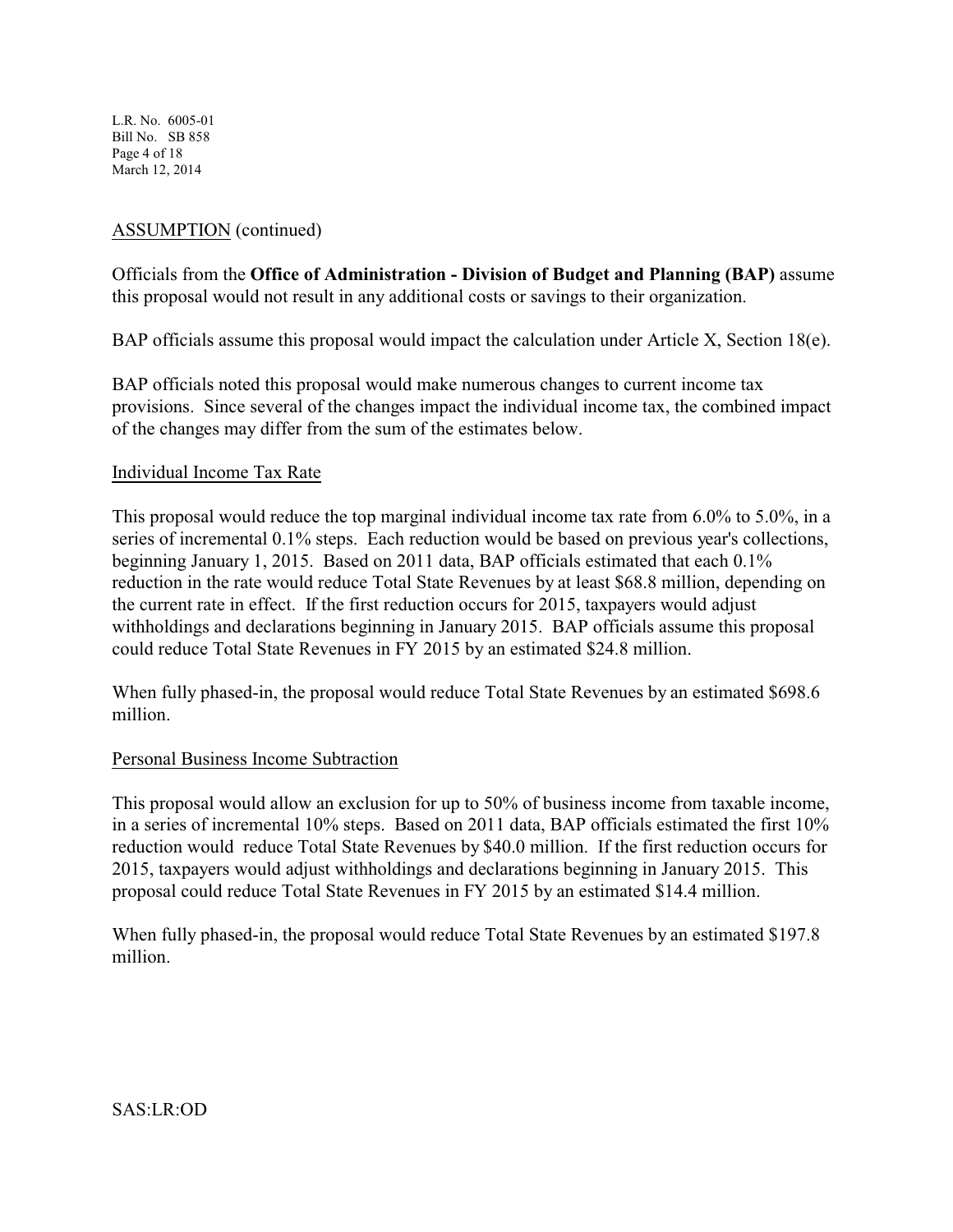L.R. No. 6005-01 Bill No. SB 858 Page 5 of 18 March 12, 2014

# ASSUMPTION (continued)

BAP notes it is very difficult to identify Missouri source business income from available data. If the proportion of taxable income that is Missouri source income is greater than that estimated for this analysis, then the loss of revenues would be higher.

Also, BAP officials noted their analysis makes no attempt to quantify the loss of revenues that might occur if taxpayers alter their filing status to take advantage of the business income subtraction.

## Additional Individual Deduction

This provision would provide an additional deduction of \$1,000 from Missouri Adjusted Gross Income for taxpayers with less than \$20,000 of adjusted gross income. Based on 2011 data, BAP officials estimated this proposal would reduce Total State Revenues by \$21.7 million annually. Since the provision would be implemented in 2015, taxpayers would adjust withholdings and declarations beginning in January 2015. This proposal would reduce Total State Revenues in FY 2015 by an estimated \$7.8 million.

Officials from the **Department of Revenue (DOR)** provided the following response.

## Section 143.011, RSMo

This provision would reduce the top tax rate by 1/10th of one percent beginning in 2015. The top rate could not be reduced to an amount lower than five percent (5%). The reduction could only occur if net general revenue collected in the previous year exceeded the highest amount collected in any of the previous three years by \$100 million. The proposal would also eliminate tax rate brackets as the percentage is reduced below the rate for that bracket.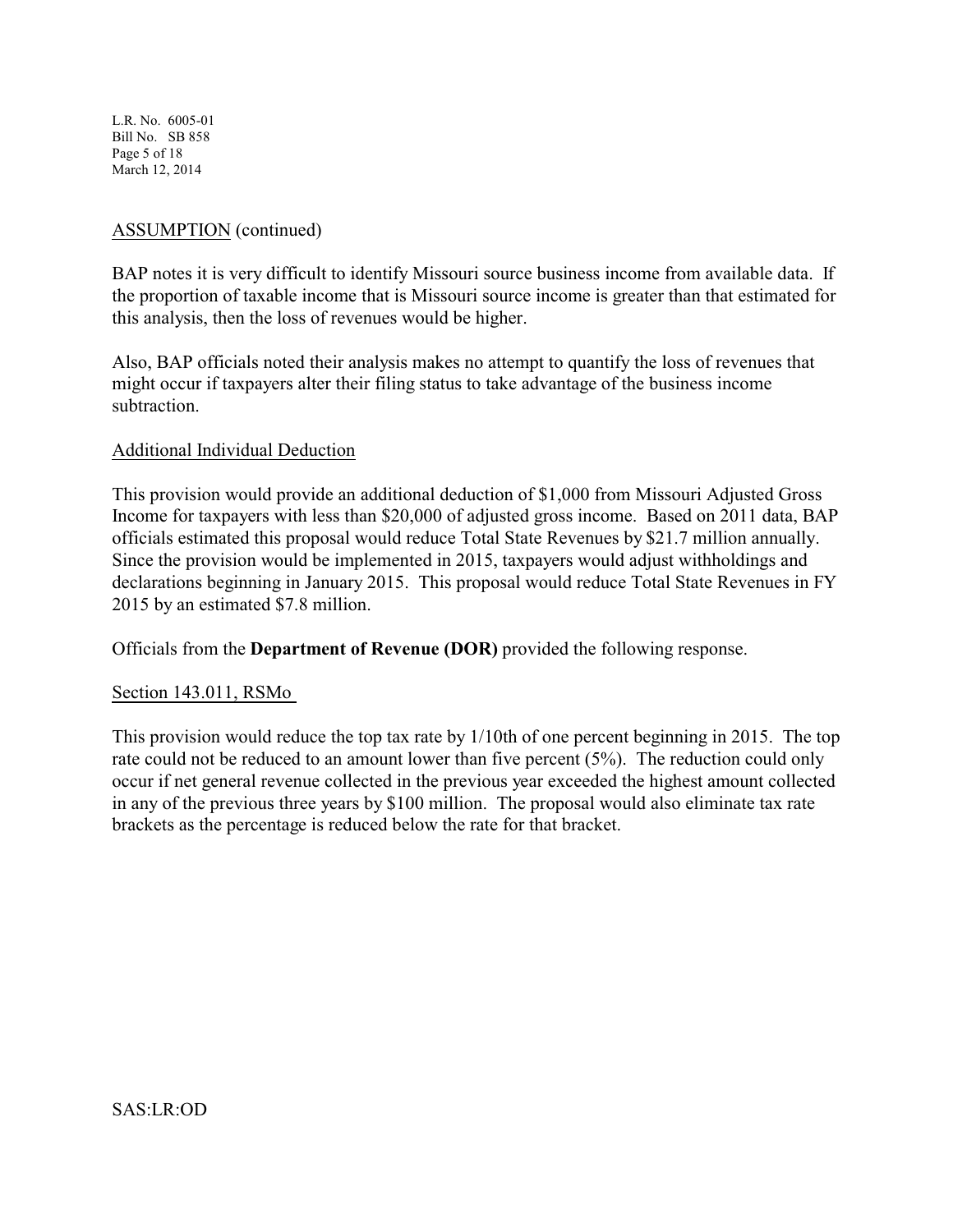L.R. No. 6005-01 Bill No. SB 858 Page 6 of 18 March 12, 2014

# ASSUMPTION (continued)

#### Fiscal impact

If net general revenue collected meets the proposed threshold, the Department estimated a reduction in individual income tax revenues as follows.

| First Year:   | \$68.8 million   |
|---------------|------------------|
| Second Year:  | $$137.5$ million |
| Third Year:   | $$206.3$ million |
| Fourth Year:  | $$275.1$ million |
| Fifth Year:   | \$343.8 million  |
| Sixth Year:   | \$414.8 million  |
| Seventh Year: | \$485.7 million  |
| Eighth Year:  | \$556.7 million  |
| Ninth Year:   | \$627.6 million  |
| Tenth Year:   | \$698.6 million  |
|               |                  |

## Administrative impact

DOR officials assumed Personal Tax would be required to make form changes, and ITSD-DOR programming support would be required to update systems to include the deduction. Personal Tax would require two additional Revenue Processing Technicians I for error correction and correspondence.

DOR officials assumed Collections and Tax Assistance (CATA) would have additional adjustments to individual income tax returns due to the calculation to reduce taxable income. This, in turn, would increase CATA contacts. CATA would require two additional Tax Collection Technicians I for additional contacts to the delinquent and non-delinquent tax line and one Revenue Processing Technician I for additional contacts to the field offices.

DOR officials assumes Withholding Tax would be required to update withholding tables for any changes in the tax rate; however, no additional staff would be required.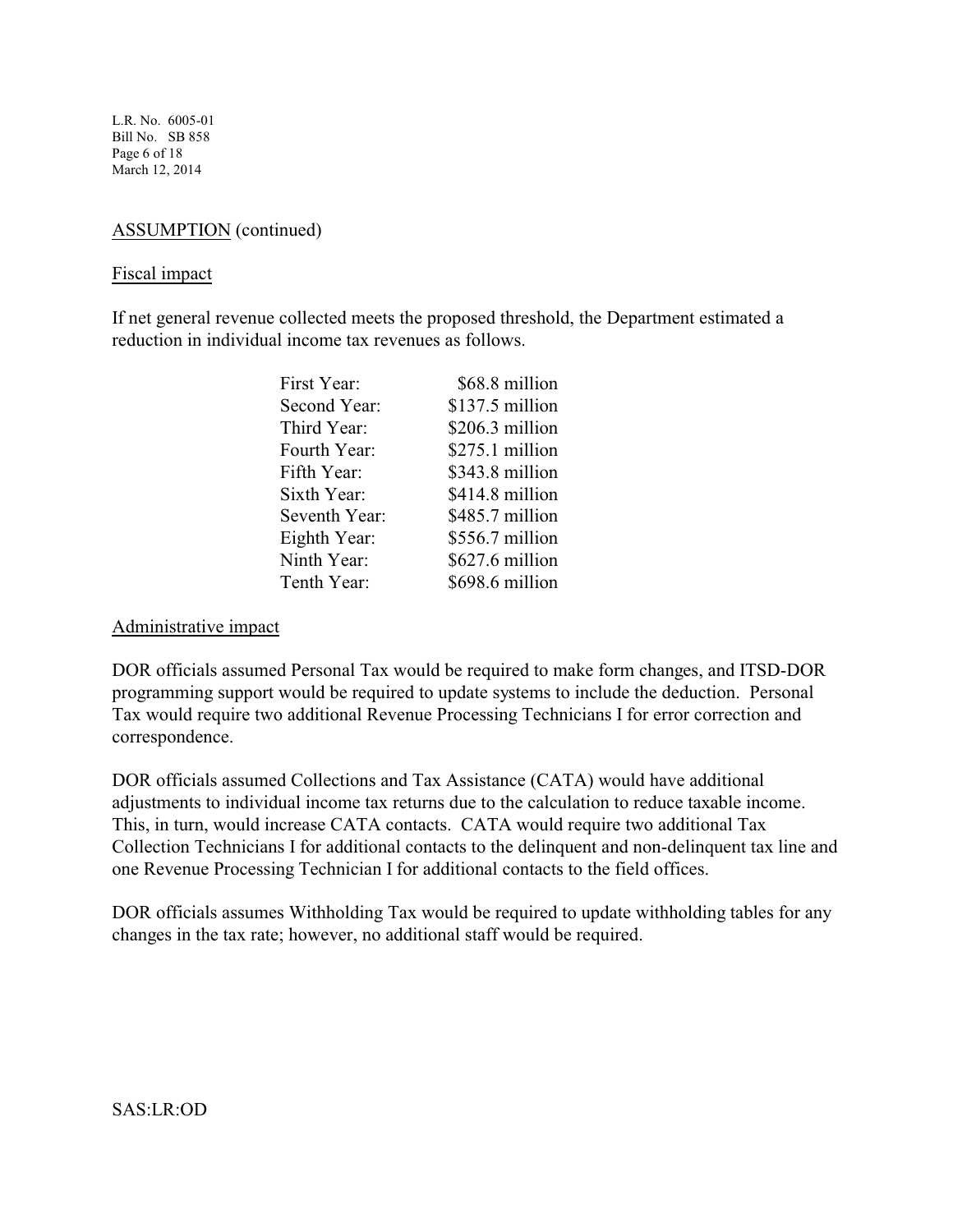L.R. No. 6005-01 Bill No. SB 858 Page 7 of 18 March 12, 2014

# ASSUMPTION (continued)

#### IT impact

DOR officials provided an estimate of \$13,759 in IT cost for 504 hours of programming for new tax tables and rates.

## Section 143.022, RSMo

#### Fiscal impact

This provision would allow for the subtraction of business income from federal adjusted gross income (FAGI). The proposal would allow small corporations or partnerships to apportion the deduction in proportion to individuals' share of ownership of the business.

The proposal would increase the subtraction by 10 percent, once per year, with a maximum subtraction of 50 percent. The proposal would allow an additional subtraction to become effective if net general revenue collected in the previous year exceeded the highest of the three previous fiscal years by \$100 million.

DOR officials noted individual income tax filers reported \$14.4 billion in "business" income for 2011 on their federal Form 1040s. The Department included the total reported on Schedule C and Schedule E in the calculation. Of the \$14.4 billion reported, the Department estimates Missouri sourced income at \$9.8 billion. DOR officials noted that \$14.4 billion does not include those returns filed by nonresidents where the federal information is not available.

If net general revenue collections meet the proposed threshold, the Department estimated the following reduction in individual income tax:

| 2015 | \$38.4 million  |
|------|-----------------|
| 2016 | \$76.3 million  |
| 2017 | \$114.1 million |
| 2018 | \$151.9 million |
| 2019 | \$189.6 million |

SAS:LR:OD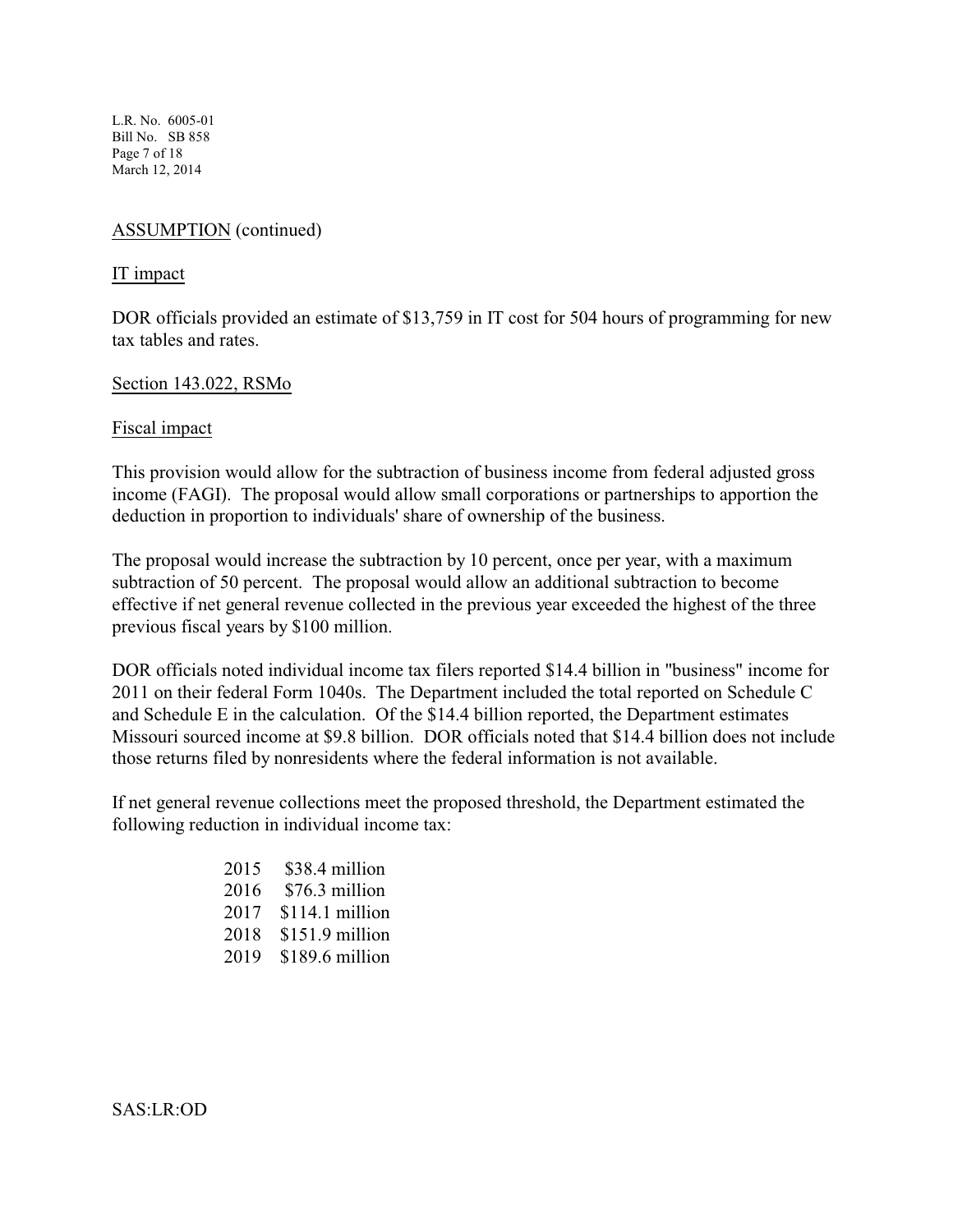L.R. No. 6005-01 Bill No. SB 858 Page 8 of 18 March 12, 2014

# ASSUMPTION (continued)

### Administrative Impact

DOR officials assumed Personal Tax would be required to make form changes and provide ITSD-DOR programming support to update systems to include the deduction. Personal Tax would require two additional Revenue Processing Technicians I for error correction and correspondence.

DOR officials assume the additional employees requested under Section 143.011 above would be used to implement this section.

#### IT impact

DOR officials provided an estimate of \$13,759 based on 504 hours of programming to make changes to individual tax programs for the individual business income deduction and \$41,278 based on 1,512 hours of programming changes for the small corporation business income deduction.

#### Section 143.151 RSMo

DOR officials assumed this section would allow Missouri residents with an adjusted gross income of less than \$20,000 to claim an additional \$1,000 deduction beginning January 1, 2015. It would also allow the same deduction for the taxpayer's spouse if the spouse's income is also below \$20,000.

#### Fiscal impact

Based on the number of qualifying taxpayers in 2011 the Department estimated a reduction of individual income tax of \$21.7 million per year.

#### Administrative Impact

DOR officials assumed Collections and Tax Assistance (CATA) would implement this provision with the additional employees requested for Section 143.011.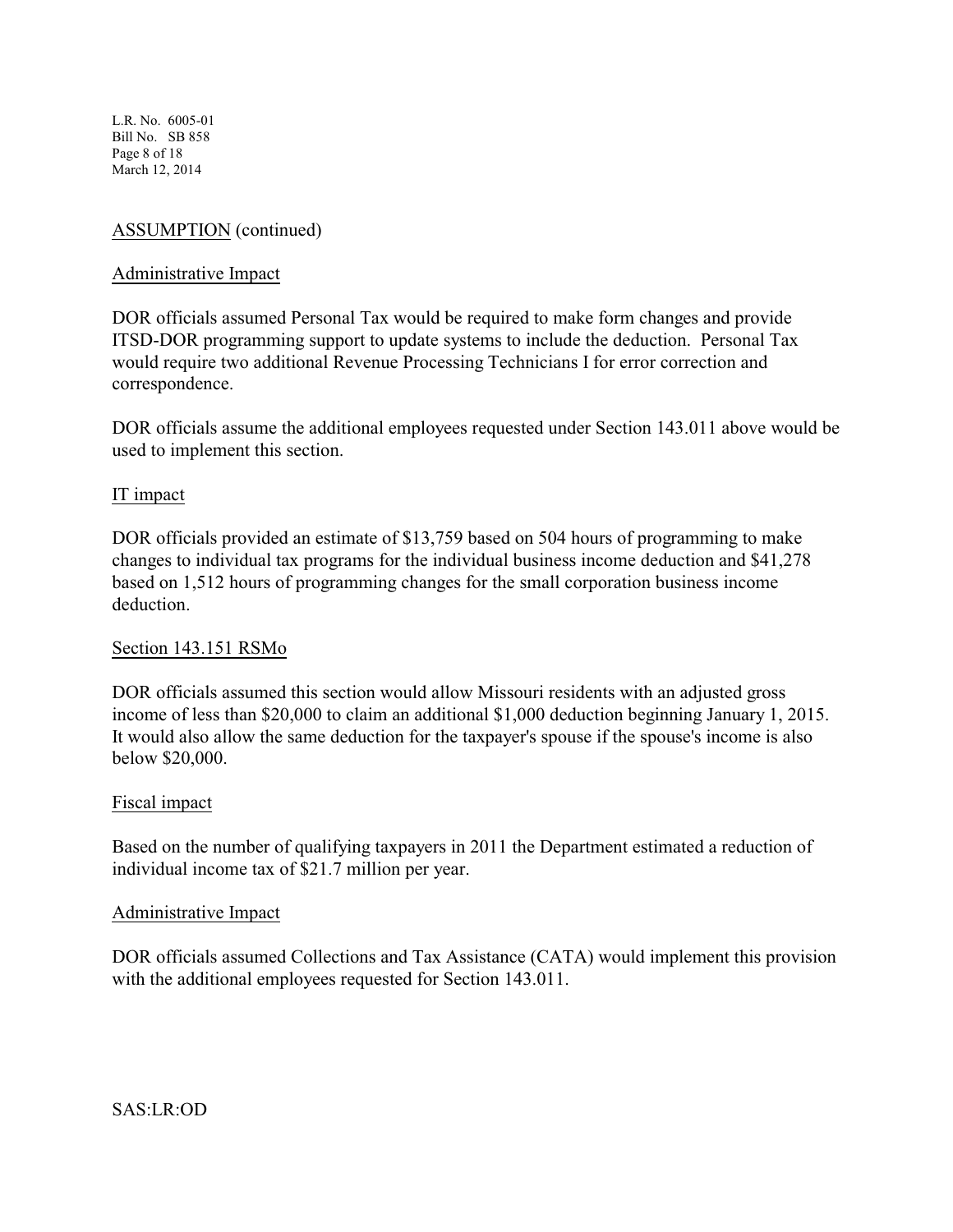L.R. No. 6005-01 Bill No. SB 858 Page 9 of 18 March 12, 2014

# ASSUMPTION (continued)

## IT impact

DOR officials provided an estimate of \$9,173 for 336 hours of programming to make changes to personal income tax systems.

## Summary of DOR cost estimate

The DOR response included seven additional employees; with benefits, equipment, and expenses, the DOR estimate of cost to implement this proposal totaled \$357,000 for FY 2015, \$289,483 for FY 2016, and \$292,496 for FY 2017.

**Oversight** assumes this proposal could be implemented with four additional employees and has, for fiscal note purposes only, changed the starting salary for the additional employees to correspond to the second step above minimum for comparable positions in the state's merit system pay grid. This decision reflects a study of actual starting salaries for new state employees and policy of the Oversight Subcommittee of the Joint Committee on Legislative Research. Oversight has also adjusted the DOR estimate of equipment and expense in accordance with OA budget guidelines. Finally, Oversight assumes a limited number of additional employees could be accommodated in existing office space.

**Oversight** notes the changes to personal income tax provisions would be implemented for 2015 and will include the DOR costs for additional employees beginning January 1, 2016 (FY 2016) when the first tax returns for 2015 would be filed. Oversight assumes the IT cost would be applicable to FY 2015 since DOR systems would need to be updated before FY 2016.

**Oversight** assumes the DOR estimate of expense and equipment cost for the new FTE could be overstated. If DOR is able to use existing desks, file cabinets, chairs, etc., the estimate for equipment could be reduced by roughly \$6,000 per new employee.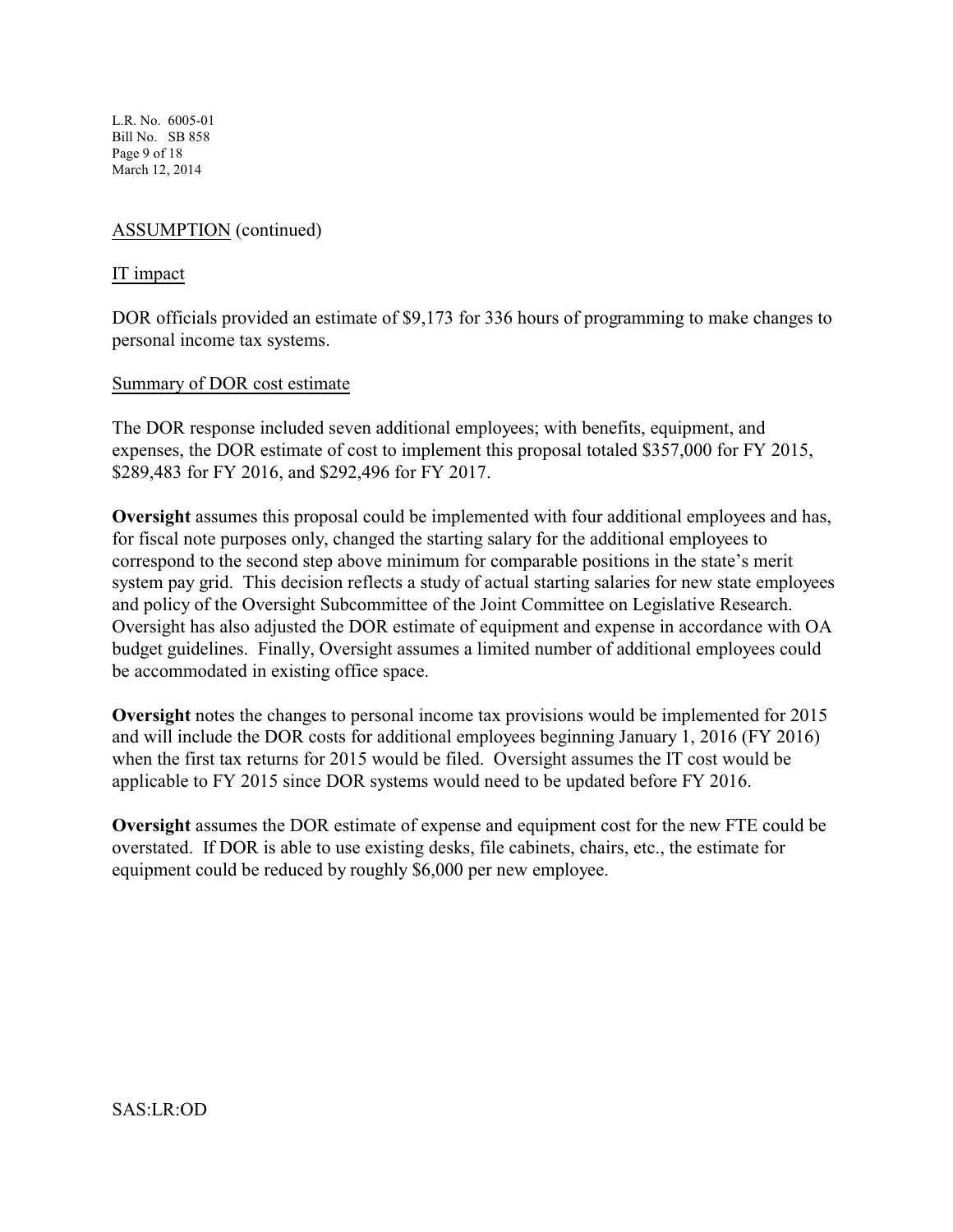L.R. No. 6005-01 Bill No. SB 858 Page 10 of 18 March 12, 2014

## ASSUMPTION (continued)

# Officials from the **University of Missouri, Economic and Policy Analysis Research Center (EPARC)** provided the following response.

This proposal would allow any resident with a Missouri adjusted gross income of less than \$20,000 an additional deduction of \$1,000. It would reduce the top individual income tax rate by one-tenth of one percent each year the previous fiscal year's net general revenue collections exceeds the highest of the three previous fiscal years' net general revenue collections by at least \$100 million. The proposed reduction in the individual income tax rate could only happen once per year and the reductions would cease once the top individual tax rate reaches 5%.

Starting in 2015, if the previous fiscal year's net general revenue exceeds the highest of the three previous fiscal years' net general revenue by at least \$100 million, this proposal would allow a "business income" deduction for individual income tax filers equal to 10% of "business income". This proposal would increase the "business income" deduction by 10% each year the previous fiscal year's net general revenue collections exceeds the highest of the three previous fiscal years' net general revenue collections by at least \$100 million until a maximum "business income" subtraction of 50% is reached.

## Individual Income Tax Simulation

This proposal would allow any resident with a Missouri adjusted gross income of less than \$20,000 an additional deduction of \$1,000. Beginning in 2015, this proposal would reduce the top individual income tax rate by one-tenth of one percent each year until it equals 5% in 2024. It would allow a "business income" subtraction starting at 10% of "business income" in 2015, increasing by 10% each year until it reaches its maximum of 50% of "business income".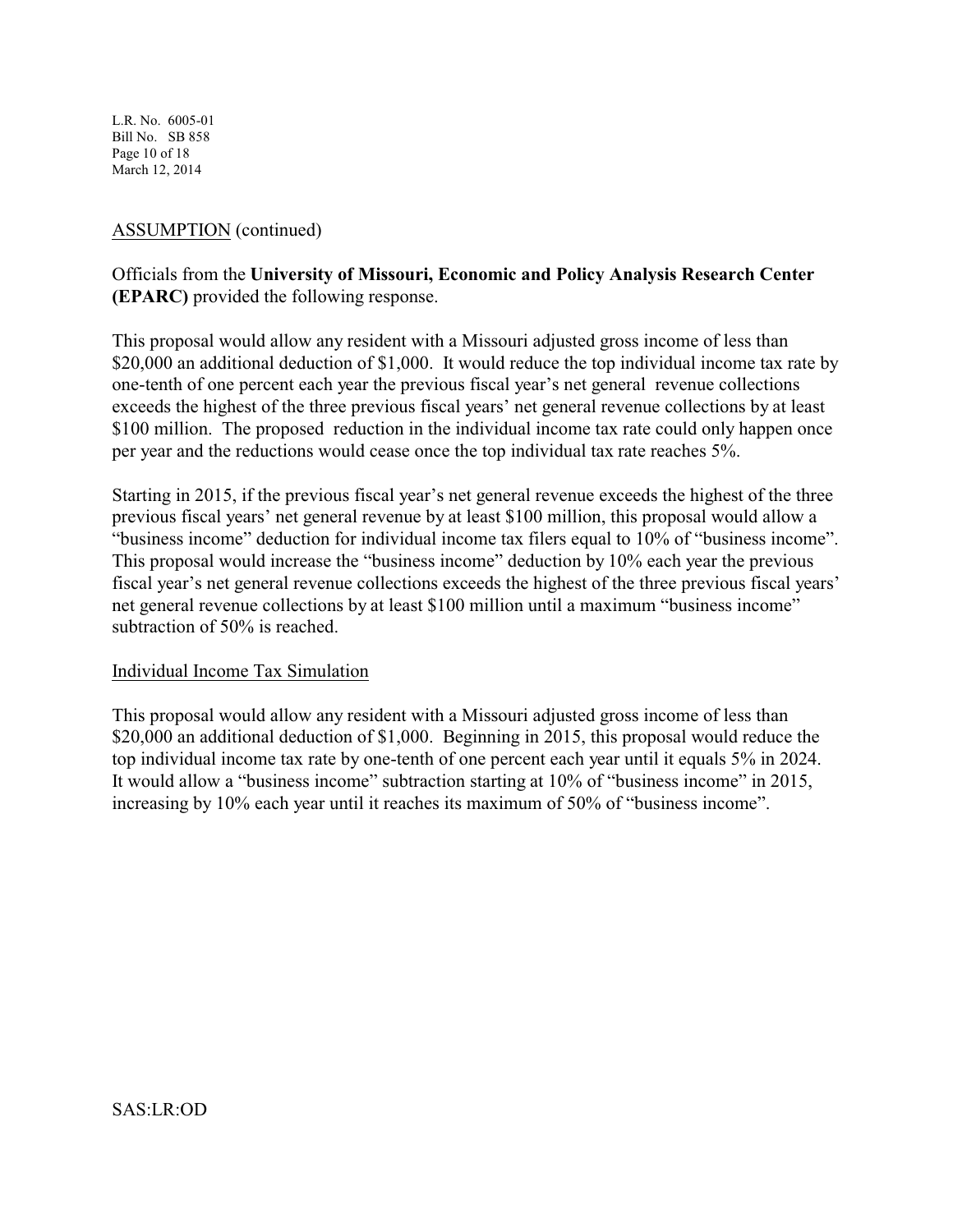L.R. No. 6005-01 Bill No. SB 858 Page 11 of 18 March 12, 2014

# ASSUMPTION (continued)

NOTE: The additional deduction for low-income filers is not contingent on the aforementioned growth requirement in net general revenue collections. The reduction in individual tax rates and the "business income" subtraction are contingent upon the growth requirement in net general revenue collections. Since we are unable to predict future net general revenue levels, we are restricted to estimate the fiscal impact of this proposal as a maximum impact estimate. As such, we would assume that the net general revenue growth requirement would be met every year until the reduction in the top individual income tax rate reaches 5% in ten years (2024), and the "business income" subtraction would reach its maximum of 50% in five years (2019).

- \* The latest 2012 individual income tax data was used as our baseline; the simulation indicated Net Tax Due of \$5,109.439 million.
- \* When the maximum individual tax rate was reduced, and a 10% business income subtraction and an additional exemption for low-income filers were allowed for 2015, Net Tax Due was reduced from \$5,109.439 million to \$4,963.979 million, a reduction of \$145.460 million.
- \* When the maximum individual tax rate was reduced further, and a 20% business income subtraction and an additional exemption for low-income filers were allowed for 2016, Net Tax Due was reduced from \$5,109.439 million to \$4,858.348 million, a reduction of \$251.091 million.
- \* When the maximum individual tax rate was reduced further, and a 30% business income subtraction and an additional exemption for low-income filers were allowed for 2017, Net Tax Due was reduced from \$5,109.439 million to \$4,755.068 million, a reduction of \$354.371 million.
- \* When the maximum individual tax rate was reduced further, and a 40% business income subtraction and an additional exemption for low-income filers were allowed for 2018, Net Tax Due was reduced from \$5,109.439 million to \$4,654.289 million, a reduction of \$455.150 million.
- \* When the maximum individual tax rate was reduced further, and a 50% business income subtraction and an additional exemption for low-income filers were allowed for 2019, Net Tax Due was reduced from \$5,109.439 million to \$4,556.153 million, a reduction of \$553.286 million.

## SAS:LR:OD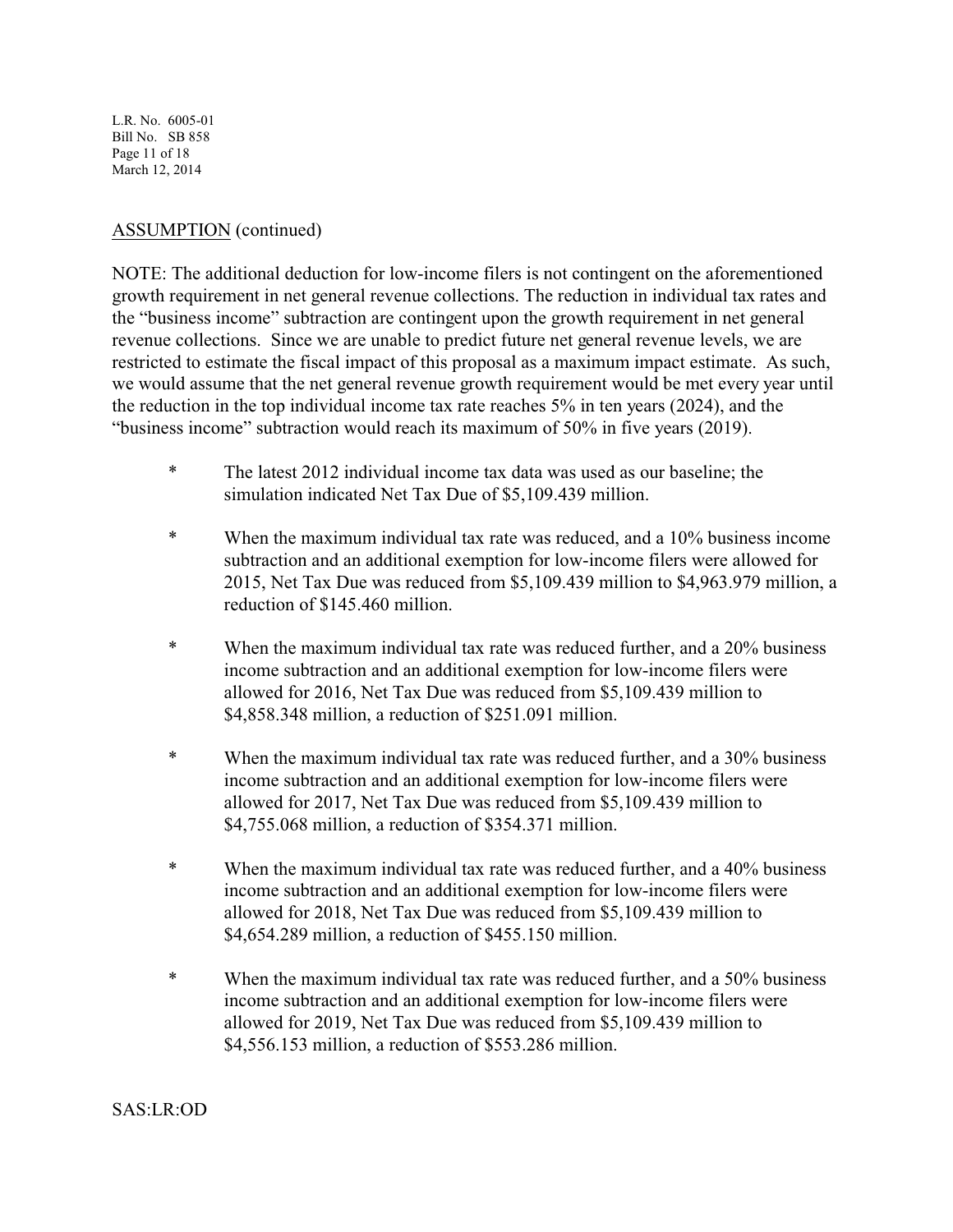L.R. No. 6005-01 Bill No. SB 858 Page 12 of 18 March 12, 2014

## ASSUMPTION (continued)

- \* When the maximum individual tax rate was reduced further, and a 50% business income subtraction and an additional exemption for low-income filers were allowed for 2020, Net Tax Due was reduced from \$5,109.439 million to \$4,480.895 million, a reduction of \$628.544 million.
- \* When the maximum individual tax rate was reduced further, and a 50% business income subtraction and an additional exemption for low-income filers were allowed for 2021, Net Tax Due was reduced from \$5,109.439 million to \$4,405.792 million, a reduction of \$703.647 million.
- \* When the maximum individual tax rate was reduced further, and a 50% business income subtraction and an additional exemption for low-income filers were allowed for 2022, Net Tax Due was reduced from \$5,109.439 million to \$4,330.900 million, a reduction of \$778.539 million.
- \* When the maximum individual tax rate was reduced further, and a 50% business income subtraction and an additional exemption for low-income filers were allowed for 2023, Net Tax Due was reduced from \$5,109.439 million to \$4,256.172 million, a reduction of \$853.267 million.
- \* When the maximum individual tax rate was reduced further, and a 50% business income subtraction and an additional exemption for low-income filers were allowed for 2024, Net Tax Due was reduced from \$5,109.439 million to \$4,181.654 million, a reduction of \$927.785 million.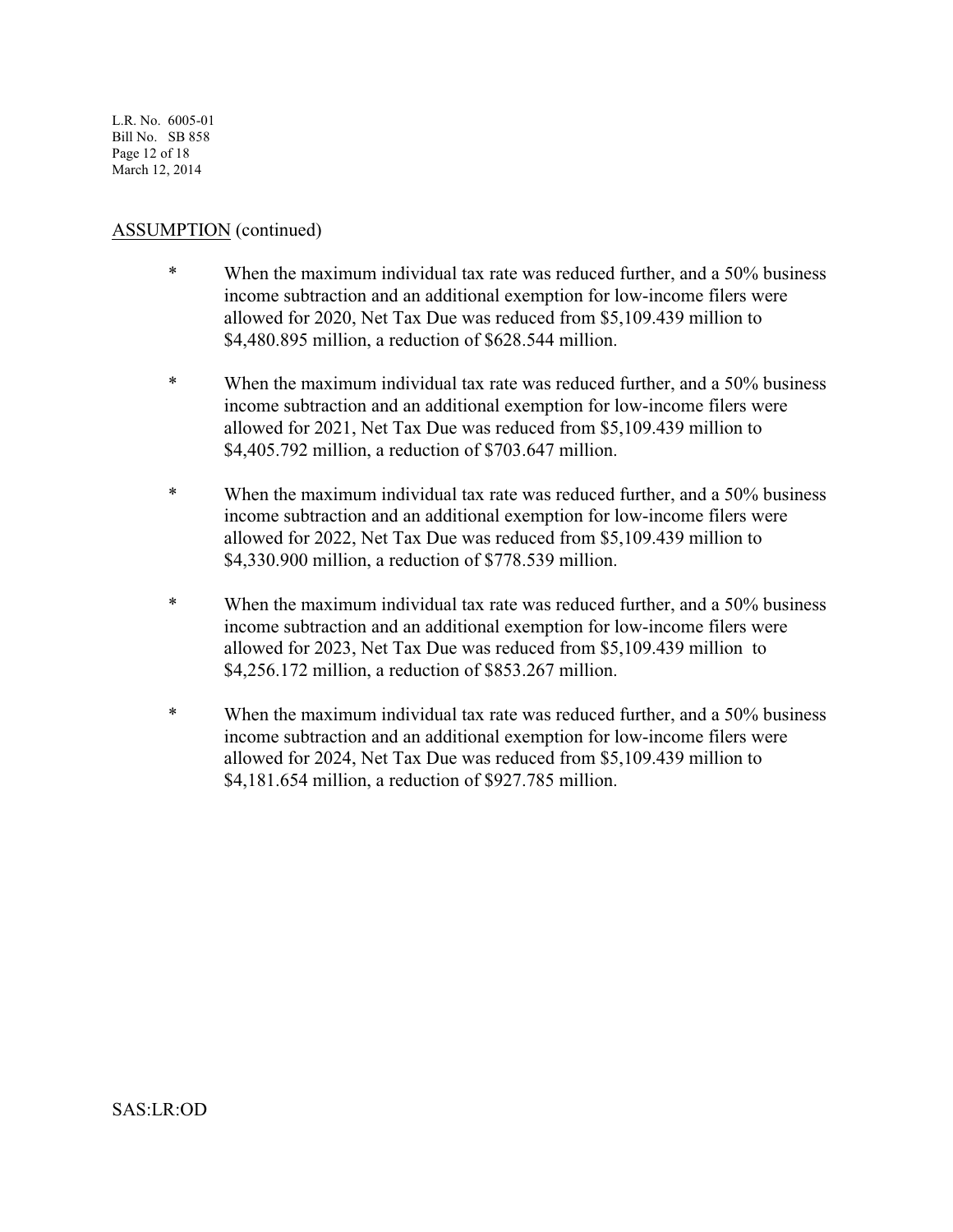L.R. No. 6005-01 Bill No. SB 858 Page 13 of 18 March 12, 2014

# ASSUMPTION (continued)

The following table summarizes the EPARC estimate of fiscal impact for this proposal.

|                 |        | Personal        | Estimated             |
|-----------------|--------|-----------------|-----------------------|
| Calendar        | Fiscal | Income Tax      | Revenue               |
| Year            | Year   | Revenue         | Impact                |
| <b>Baseline</b> |        | \$5,109,439,000 | 0                     |
| 2015            | 2016   | \$4,963,979,000 | ( \$145,460,000.00)   |
| 2016            | 2017   | \$4,858,348,000 | ( \$251,091,000.00)   |
| 2017            | 2018   | \$4,755,068,000 | ( \$354, 371, 000.00) |
| 2018            | 2019   | \$4,654,289,000 | ( \$455, 150, 000.00) |
| 2019            | 2020   | \$4,556,153,000 | ( \$553, 286, 000.00) |
| 2020            | 2021   | \$4,480,895,000 | ( \$628, 544, 000.00) |
| 2021            | 2022   | \$4,405,792,000 | (\$703,647,000.00)    |
| 2022            | 2023   | \$4,330,900,000 | (5778, 539, 000.00)   |
| 2023            | 2024   | \$4,256,172,000 | (\$853,267,000.00)    |
| 2024            | 2025   | \$4,181,654,000 | (\$927,785,000.00)    |
|                 |        |                 |                       |

**Oversight** notes the fiscal impact of this proposal for a year in which the previous year's Net General Revenue collections did not meet the requirement for the contingent tax law changes would be the same as that for the previous year. Tax rates and provisions would not revert to a previous status, but additional changes would not be implemented.

**Oversight** will use the EPARC estimate of revenue reduction for fiscal note purposes, and will use the indicated amounts in this fiscal note. Oversight is aware that filers may choose to reduce their estimated tax payments or their income tax withholding in anticipation of reduced tax rates, and assumes this could reduce revenues a year in advance of the fiscal year indicated in the table. For fiscal note purposes, however, Oversight will indicate the full fiscal impact of the tax changes as shown in the table.

Finally, **Oversight** notes this proposal would require voter approval to implement the tax law changes, and will indicate costs as \$0 or the calculated amount.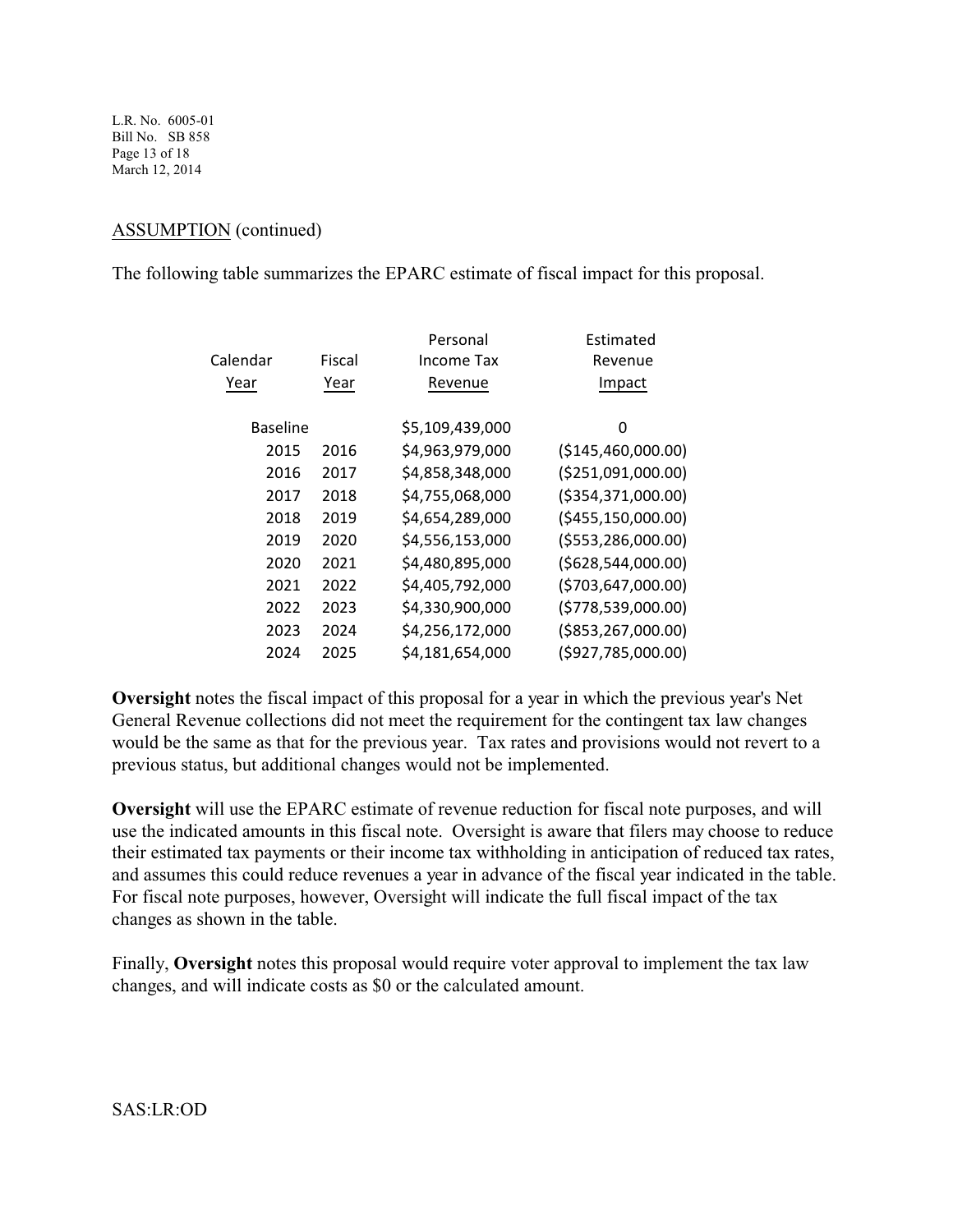L.R. No. 6005-01 Bill No. SB 858 Page 14 of 18 March 12, 2014

# ASSUMPTION (continued)

## Bill as a whole responses

Officials from the **Office of the Secretary of State (SOS)** provided the following response. Each year, a number of joint resolutions that would refer to a vote of the people a constitutional amendment, and bills that would refer to a vote of the people the statutory issue in the legislation, may be considered by the General Assembly.

Unless a special election is called for the purpose, referendums are submitted to the people at the next general election. The Missouri Constitution authorizes the General Assembly to order a special election for measures referred to the people. If a special election is called to submit a referendum to a vote of the people, state law requires the state to pay the costs. The cost of a special election has been estimated at \$7.1 million based on the cost of the 2012 Presidential Preference Primary. This figure was determined through analyzing and totaling expense reports for that election received from local election authorities.

The SOS is also required to pay for publishing in local newspapers the full text of each statewide ballot measure as directed by the Missouri Constitution and state law. The SOS is provided with core funding to handle a certain amount of normal activity resulting from each year's legislative session. Funding for this item is adjusted each year depending upon the election cycle with \$1.3 million historically appropriated in odd numbered fiscal years and \$100,000 appropriated in even numbered fiscal years to meet these requirements. The appropriation has historically been an estimated appropriation because the final cost is dependent upon the number of ballot measures approved by the General Assembly and the number of initiative petitions certified for the ballot. In FY 2013, at the August and November elections, there were 5 statewide Constitutional Amendments or ballot propositions that cost \$2.17 million to publish (an average of \$434,000 per issue). Therefore, the SOS assumes, for the purposes of this fiscal note, that it should have the full appropriation authority it needs to meet the publishing requirements. However, because the publications are mandatory, we reserve the right to request funding to meet the cost of our publishing requirements if the Governor and the General Assembly change the amount or eliminate the estimated nature of our appropriation.

**Oversight** notes this proposal would be submitted to the voters at the November, 2014 General Election and assumes the Secretary of State could absorb the costs with existing resources.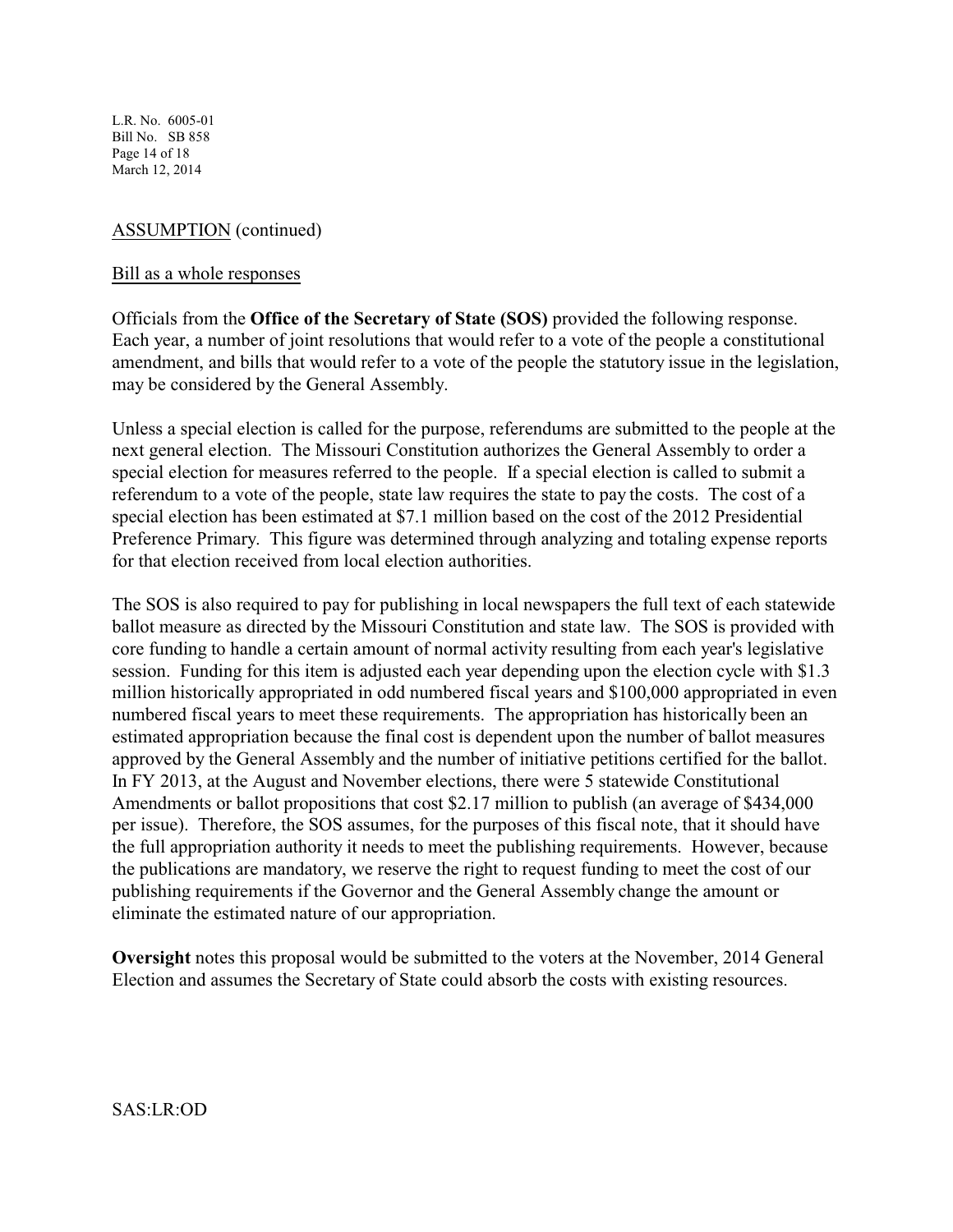L.R. No. 6005-01 Bill No. SB 858 Page 15 of 18 March 12, 2014

## ASSUMPTION (continued)

Officials from the **Office of the Secretary of State (SOS)** assume many bills considered by the General Assembly include provisions allowing or requiring agencies to submit rules and regulations to implement the act. The SOS is provided with core funding to handle a certain amount of normal activity resulting from each year's legislative session. The fiscal impact for this fiscal note to the Secretary of State's Office for Administrative Rules is less than \$2,500. The SOS recognizes that this is a small amount and does not expect that additional funding would be required to meet these costs. However, we also recognize that many such bills may be passed by the General Assembly in a given year and that collectively the costs may be in excess of what our office can sustain with our core budget. Therefore, we reserve the right to request funding for the cost of supporting administrative rules requirements should the need arise based on a review of the finally approved bills signed by the governor.

Officials from the **Joint Committee on Administrative Rules** assume this proposal would not have a fiscal impact to their organization in excess of existing resources.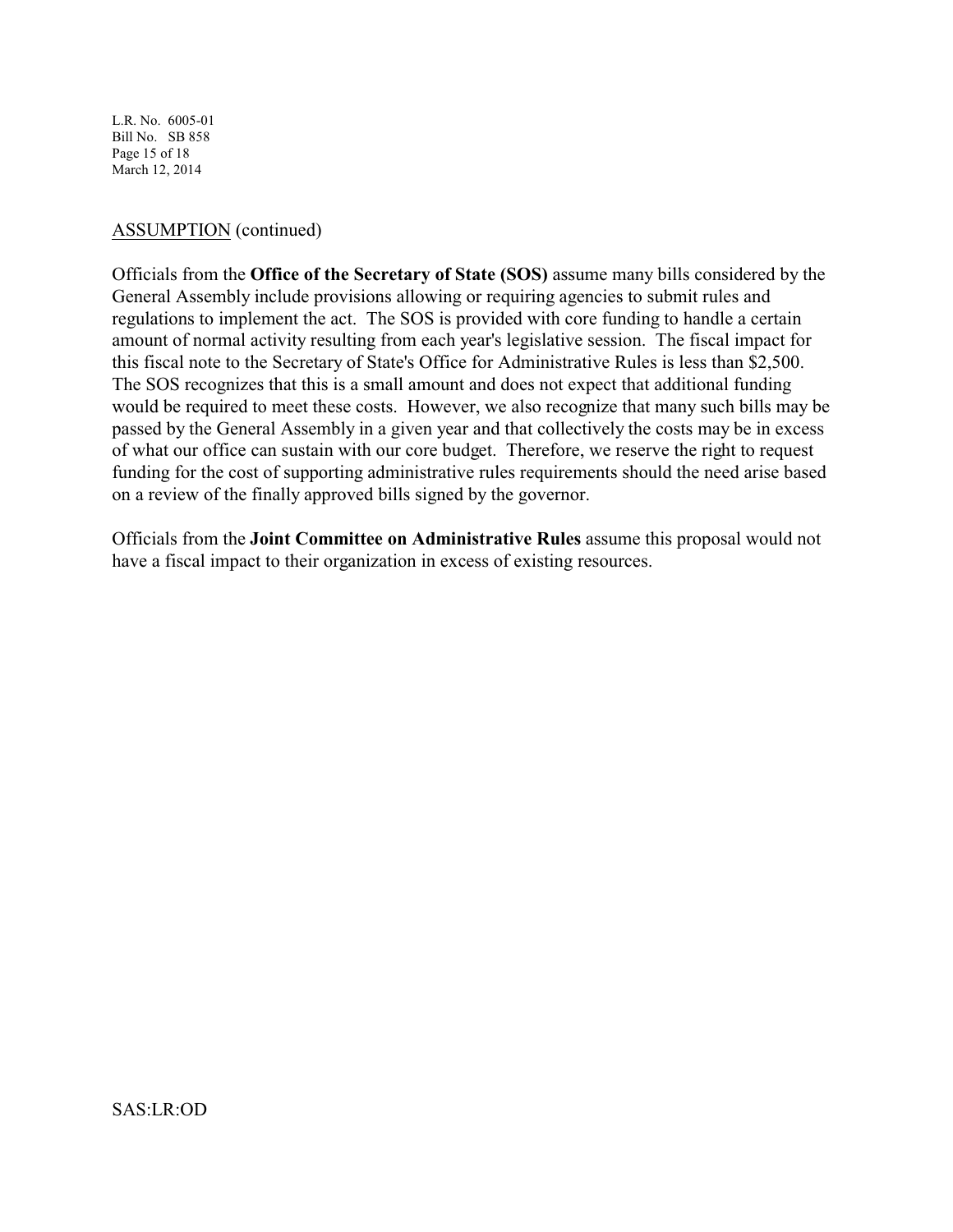L.R. No. 6005-01 Bill No. SB 858 Page 16 of 18 March 12, 2014

| <b>ESTIMATED NET EFFECT ON</b>                                                    |                            | \$0 or              | t <sub>0</sub>             |
|-----------------------------------------------------------------------------------|----------------------------|---------------------|----------------------------|
|                                                                                   |                            |                     | \$0 or<br>(\$145,608,453   |
| (If implemented, the revenue reduction in the tenth step would be \$927,785,000.) |                            |                     |                            |
| Sections 143.011, 143.022, and 143.151                                            | \$0                        | (\$145,460,000)     | \$251,091,000)             |
| Personal income tax changes                                                       |                            | $$0 \text{ or}$     | to                         |
| Revenue reduction - DOR                                                           |                            |                     | (\$145,460,000             |
|                                                                                   |                            |                     | \$0 or                     |
| Sections 143.011, 143.022, and 143.151                                            | $$0 \text{ or } ($77,969)$ | \$0                 | \$0                        |
| Personal income tax changes                                                       |                            |                     |                            |
| IT cost                                                                           |                            |                     |                            |
| Cost - DOR                                                                        |                            |                     |                            |
| FTE change - DOR                                                                  | $\boldsymbol{0}$           | 0 or 4 FTE          | 0 or 4 FTE                 |
| Sections 143.011, 143.022, and 143.151                                            |                            |                     |                            |
| Personal income tax changes                                                       |                            |                     |                            |
| Total                                                                             | \$0                        | (\$104,210)         | (\$148, 453)               |
|                                                                                   |                            | \$0 or              | \$0 or                     |
| Equipment and expense                                                             | \$0                        | \$0 or $(\$32,815)$ | \$0 or $( $4,234)$         |
| <b>Benefits</b>                                                                   | \$0                        | \$0 or $(\$24,115)$ | \$0 or $( $48, 713)$       |
| Cost - DOR<br>Salaries                                                            | \$0                        | \$0 or $( $47,280)$ | $$0 \text{ or } ($95,506)$ |
| <b>GENERAL REVENUE FUND</b>                                                       |                            |                     |                            |
|                                                                                   | $(10 \text{ Mo.})$         |                     |                            |
| FISCAL IMPACT - State Government                                                  | FY 2015                    | FY 2016             | FY 2017                    |
|                                                                                   |                            |                     |                            |

|                                                                                    |                                       | (3145,000,453 |
|------------------------------------------------------------------------------------|---------------------------------------|---------------|
| <b>ESTIMATED NET EFFECT ON</b>                                                     | -SO or                                | to            |
| <b>GENERAL REVENUE FUND*</b>                                                       | \$0 or $($ 77,969) $($ \$145,564,210) | \$251,239,453 |
| * If implemented, the revenue reduction in the tenth step would be (\$927,785,000) |                                       |               |
| Estimated FTE effect on General                                                    |                                       |               |

Revenue Fund 0 0 0 0 0 0 0 0 14 FTE 0 or 4 FTE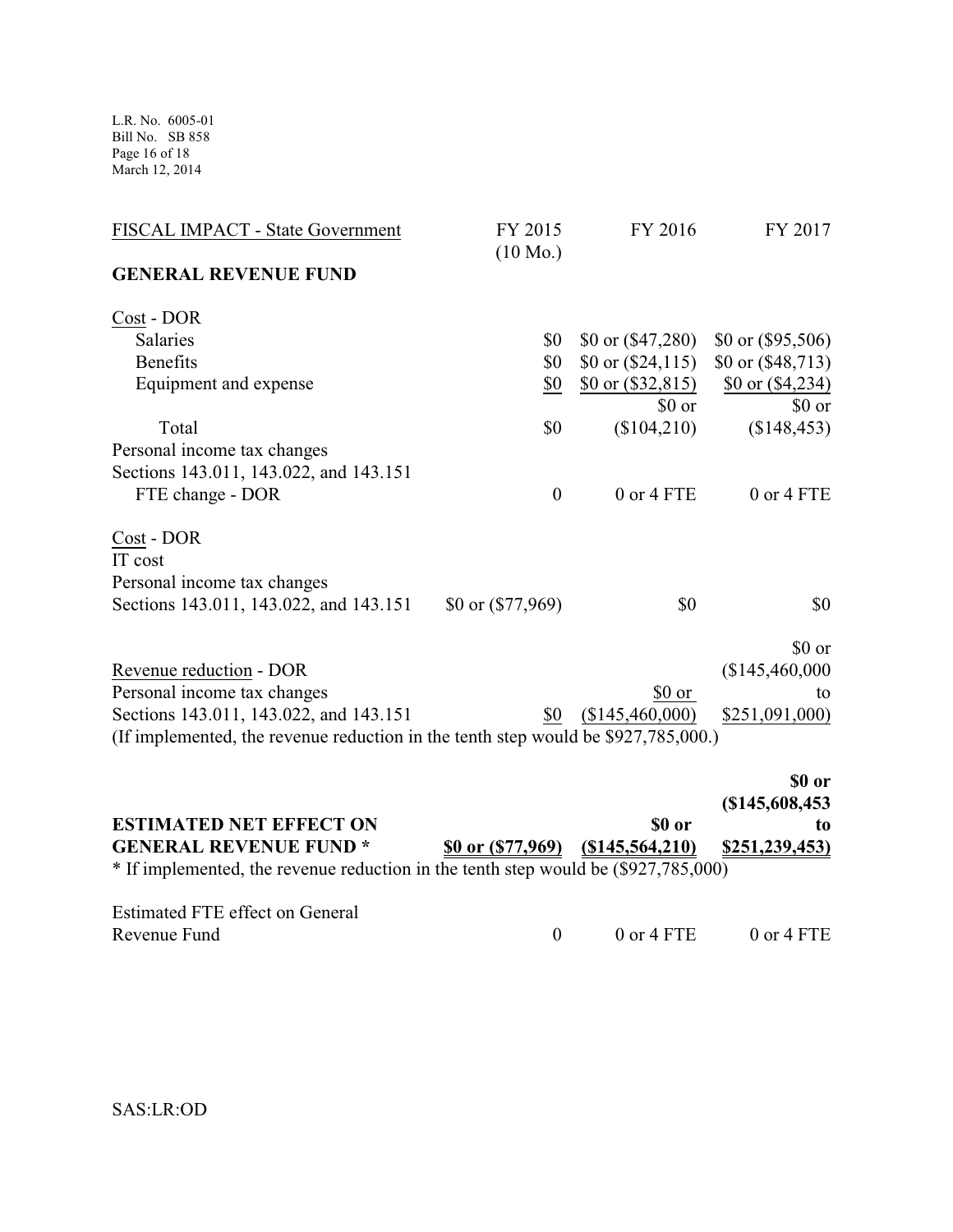L.R. No. 6005-01 Bill No. SB 858 Page 17 of 18 March 12, 2014

|                                  | \$0                           | \$0     | \$0     |
|----------------------------------|-------------------------------|---------|---------|
| FISCAL IMPACT - Local Government | FY 2015<br>$(10 \text{ Mo.})$ | FY 2016 | FY 2017 |

## FISCAL IMPACT - Small Business

If approved by the voters, this proposal would reduce income taxes for owners of small businesses.

## FISCAL DESCRIPTION

This proposal would be submitted to the voters in the November, 214, general election. If approved by the voters, this proposal would change multiple individual income tax provisions.

The proposal would modify the individual income tax rate tables, as the maximum tax rate on personal income would be reduced by one percent over a period of years. Each reduction to the rate would be one-tenth of a percent and no reduction could go into effect unless net general revenue collected in the previous fiscal year exceeded the highest amount of net general revenue collected in any one of the three previous fiscal years by at least \$100 million. Once fully phased in, the top rate of tax on individual income would be five percent.

The proposal would also create an individual income tax deduction for business income and would phase the deduction in over a period of years. Each increase to the deduction amount would be ten percent. Once the deduction is fully phased-in, taxpayers would be allowed a fifty percent deduction. No increase to the deduction could go into effect unless net general revenue collected in the previous fiscal year exceeded the highest amount of net general revenue collected in any of the three fiscal previous years by at least \$100 million. Shareholders of small corporations and partners in partnerships would be allowed a proportional deduction based their share of ownership.

The proposal would increase the current personal exemption amount of \$2,100 by \$1,000 for individuals with a Missouri adjusted gross income of less than \$20,000.

This legislation is not federally mandated, would not duplicate any other program and would not require additional capital improvements or rental space.

SAS:LR:OD